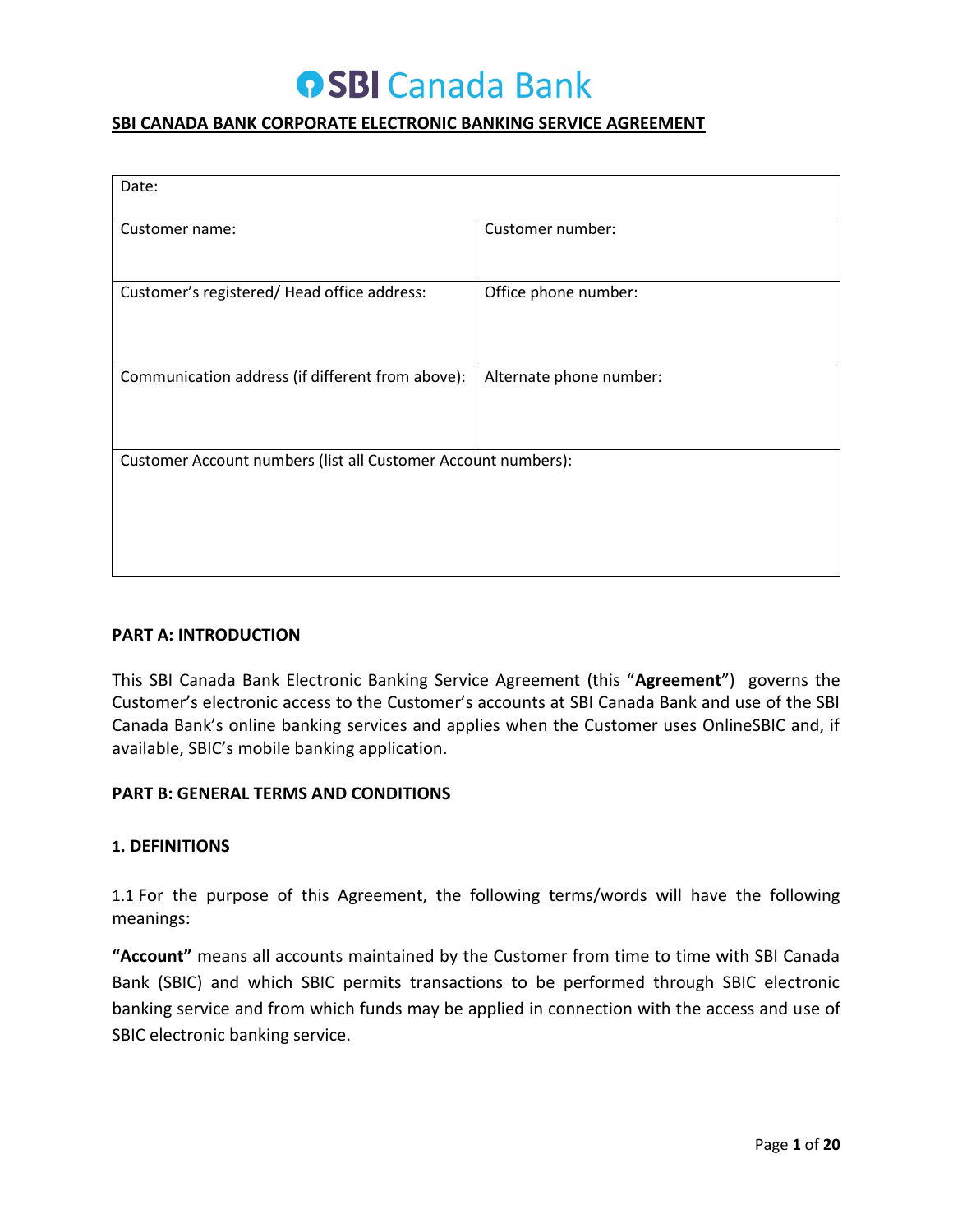

**"Agreement"** refers to these SBI Canada Bank Electronic Banking Service Terms and Conditions Terms & Conditions

**"Authorized User**" means each individual that the Customer designates as authorized to transact on behalf of the Customer.

**"Bill Payment"** refers to the online debit payment feature available for payment to select utilities and processed through SBIC electronic banking service. This allows the Customer to debit funds from its account with SBIC to pay for goods and services to a third party participating in bill payment.

"**Business Day**" means any day excluding Sunday or a statutory federal or provincial holiday in Canada and does not include any other day when the Bank is closed for business.

**"Customer"** means the customer named above that enters into this Agreement with SBI.

**"Domestic Fund Transfer"** or **"DFT"** refers to the facility whereby Customers can remit funds electronically between their accounts held at SBIC and their accounts held at other financial institutions in Canada.

**"OnlineSBIC"** is SBIC's corporate internet banking service.

**"Password"** means any personal identification number, word, depiction, phrases, symbols, codes or other identification (electronic or otherwise) issued or assigned by SBIC to the Customer or otherwise selected by the Customer to enable the Customer access to any account and/or to operate any security device on behalf or for the Customer's Account(s) and/or to use the Services and shall include any confidential number, word, depiction, phrases, symbols, codes or other identification (electronic or otherwise) as may from time to time be chosen by the Customer to replace or reactivate the original password issued or assigned and that is used to confirm the Customer's identity whenever the Customer uses the Services and shall also include onetime passwords and response codes generated by any security devices.

"**Payment**" means any payment, debit or transfer made using OnlineSBIC or, if available, SBI's mobile banking application, including DFT and Telpay bill payment

**"Remit to India"** refers to the facility for transferring money to the Customer's bank account or any other beneficiary's bank account in India.

"**Services**" means OnlineSBIC and, if available, SBIC's mobile banking application, which each enable the Customer to obtain information from SBIC and give instructions to SBIC in respect of the Account(s) and for each of the products and services offered by SBIC, through electronic or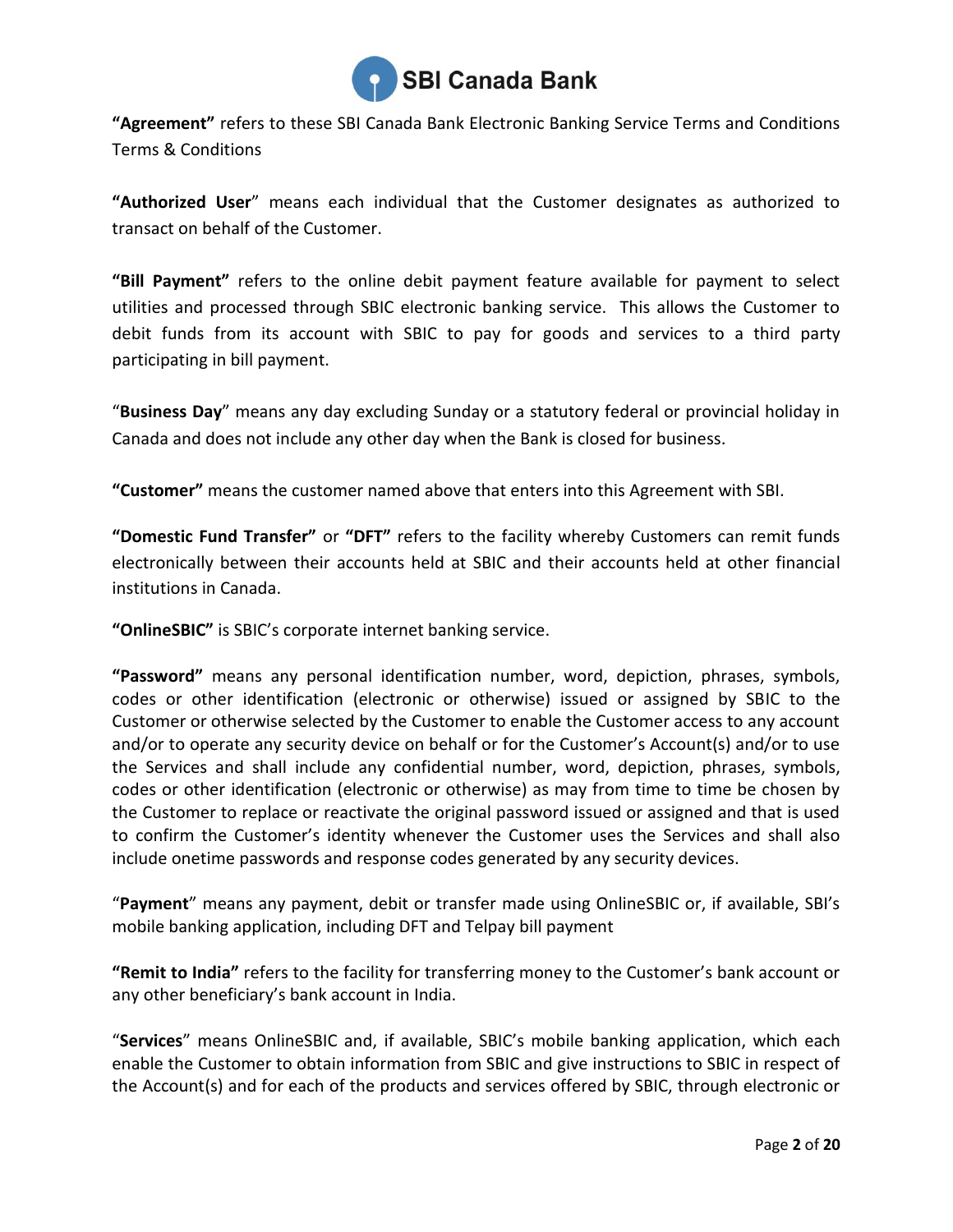

telecommunications equipment or media including the internet, mobile devices, computers or other electronic or telecommunications equipment, terminal, system or otherwise.

**"SBIC"** means SBI Canada Bank.

**"SBIC Platform"** means the website owned and maintained by SBIC and located at the URL [www.sbicanada.com](http://www.sbicanada.com/) (or such url as SBIC may determine from time to time) and/or the SBIC mobile application, if available.

**"State Bank Group"** means any bank under the State Bank Group and shall include State Bank of India, Corporate Centre, Mumbai.

**"User ID"** means the unique personal identification name, number, character or combination of any of these issued or assigned by SBIC to each of the Customer's Authorized Users (or selected by the Customer or an Authorized User) which designates the individual as an Authorized User of the Services and which enables the each Authorized User access to the Customer's Account(s) and/or to operate any security device on behalf and/or to utilize the services offered or provided by SBIC.

1.2 The headings in this Agreement are for convenience only and shall not affect its interpretation.

The word "**may**" when used in reference to SBIC, means at the option and sole discretion of SBIC. Unless specifically stated otherwise, references to time are to local time of SBIC located in Toronto.

The word "**including**" followed by a list means that the listed items are just examples of what SBIC are referring to, but there may also be other examples as well that SBIC have not listed.

# **2. Changes:**

2.1 **Changes to this Agreement.** Other than as required by law, SBIC can change this Agreement at its sole discretion at any time by giving the Customer notice of the change.

2.2 **Changes to the Services.** SBIC may add, remove or change any part or feature of the Services, without giving the Customer notice. This Agreement will apply to any of the Services (or parts or features thereof) added or changed by SBIC.

# **3. The Services**

3.1 The Services enable the Customer to have access to the Account(s) and/or to effect certain banking transactions, including without limitation, instructing SBIC on funds transfer, bill payments by electronic means through the use of personal computers, mobile devices, or other devices. Where the Customer requests for the Services to be made available for the operation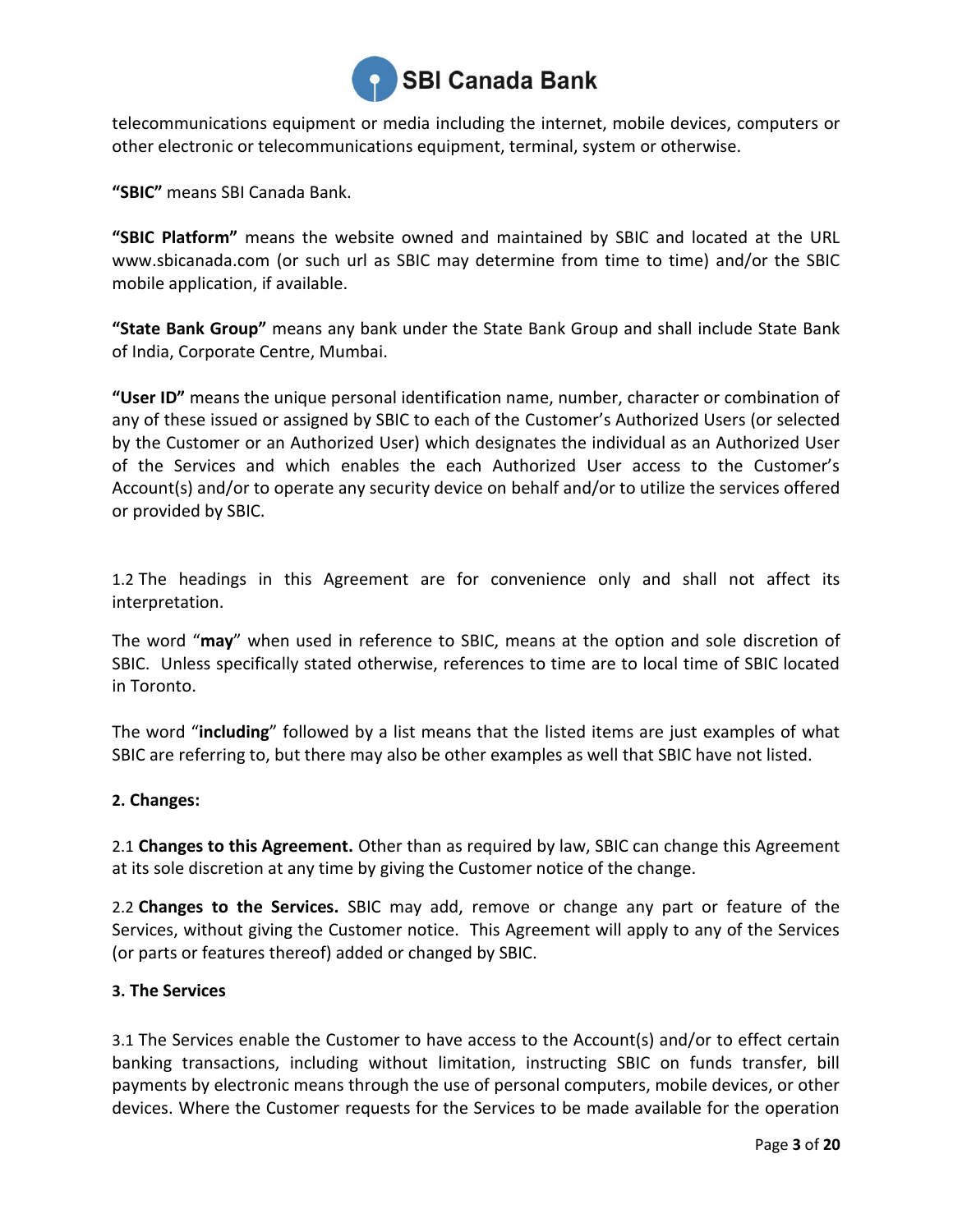

of the Customer's Account(s), SBIC may at its discretion, allocate and notify the Customer of the User ID and a Password for each Authorized User or allow Customer / each Authorized User to generate User ID and Password. User IDs and Passwords generated by the Customer must be carefully selected so they cannot be easily guessed. The Customer may access the Account(s) upon the correct input of the Customer's User ID and Password and where applicable, security code.

3.2 The Services shall be provided in accordance with this Agreement or such other terms and conditions as may be notified to the Customer from time to time. In particular, the Customer agrees to the following:

3.2.1 each Authorized User designated by the customer is authorized to view the Customer's Account information and transact on behalf the Customer using the Services

3.2.2 not to reveal the Customer's User ID and Password to any other party and shall take all necessary steps to prevent disclosure of the Customer's User ID and Password to any other party. Customer shall ensure that only its Authorized Users have access to Customer's User ID and Password. In the event the Customer's User ID and Password is disclosed or discovered by any other party, the Customer shall immediately notify SBIC and change the same. If the Customer requires a password reset, the Customer may contact SBIC to reset its password or can reset its password online through the ``Forgot Password`` link.

3.2.3 to be responsible for obtaining and using the software and/or equipment necessary to obtain access to the Services at the Customer's own risk and expense and also be responsible for the performance and security (including without limitation taking all necessary measures to the extent reasonably possible to prevent unauthorized use or access) of any customer terminal used by the Customer in connection with the Services;

3.2.4 that SBIC may collect, store, communicate and process any Account(s) balance information by any means necessary for SBIC to maintain appropriate transaction and account records and to the release and transmission to and the retention by the relevant service providers of details of the Account(s), the Customer's User ID and Password, transaction password, transaction information and other information to enable the Customer's use of the Services (whether in Canada or elsewhere);

3.2.5 to be wholly responsible for all transactions executed using the Services and identified by the Customer's User ID and Password and where applicable, the transaction password. SBIC may debit the Account(s) with the amount of any withdrawal or transfer in accordance with SBIC's record of transactions; and

3.2.6 to accept SBIC's records of transactions as conclusive and binding for all purposes.

3.3 SBIC is hereby authorized by the Customer to accept, follow and act upon all instructions when identified by the Customer's User ID and Password and transaction password (where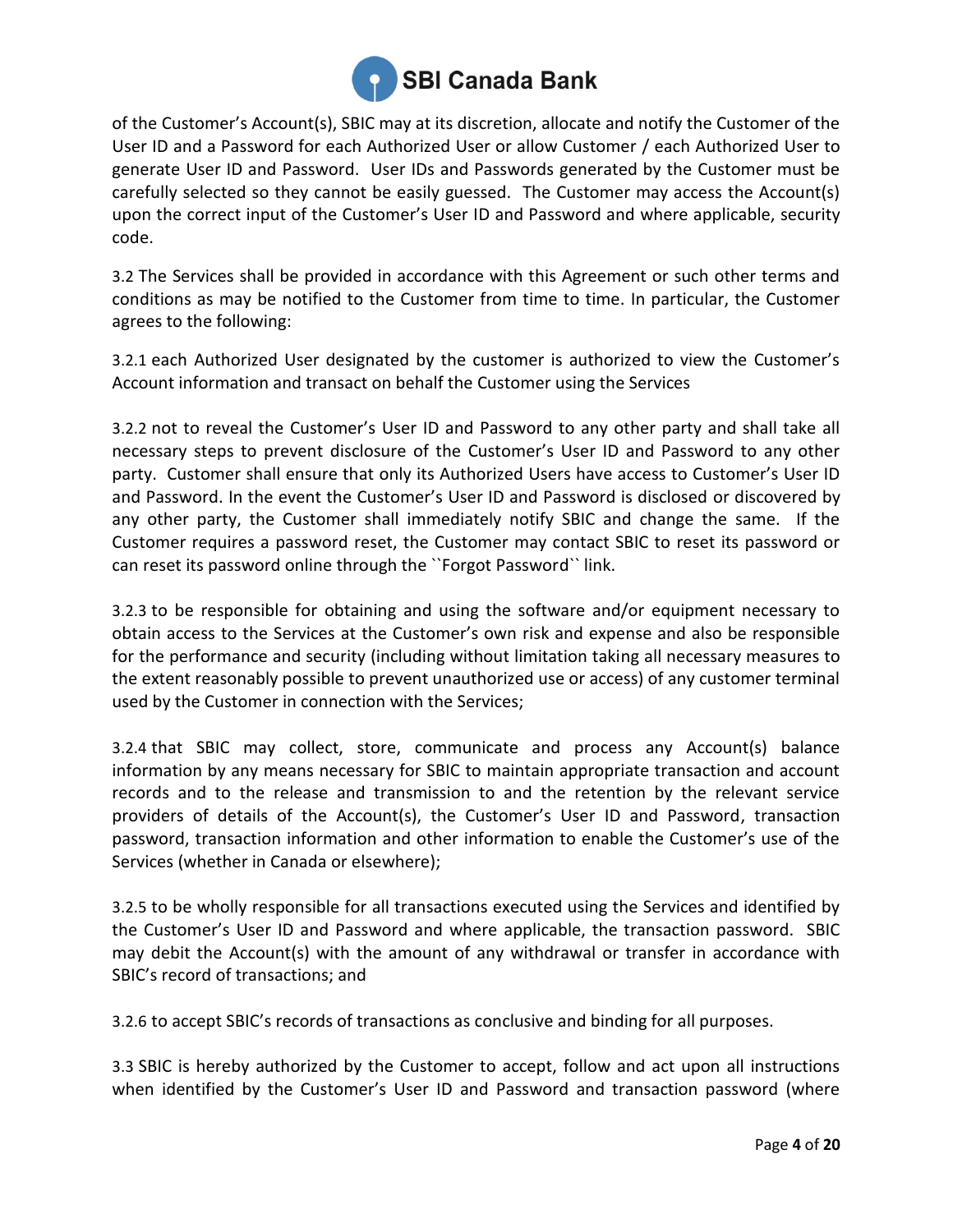

applicable) including for other products and services to be made available to the Customer. SBIC shall therefore not be liable in any way, for acting in accordance with such instructions in good faith nor be obliged to investigate the authenticity or verify the accuracy and completeness of such instructions. Such instructions shall be deemed irrevocable and binding on the Customer upon SBIC's receipt notwithstanding any error, fraud, forgery, lack of clarity or misunderstanding in respect of such instructions. Subject to applicable laws of evidence, SBIC and the Customer agree not to object to admission of records (including computer records) of the other Party as evidence in legal proceedings.

3.4 The Customer represents and warrants that the Customer terminals through which access to the Services may be effected are free from any electronic, mechanical, data failure or corruption, computer viruses, bugs and/or other harmful or malicious software of any kind or nature whatsoever. SBIC shall not be liable for any defect, default, deficiency or malfunction in any security device, equipment or computer or system interference, electronic, mechanical failure or corruption, computer viruses, bugs and/or other harmful or malicious software of any kind whatsoever that may interfere with the Services, the Customer's telecommunication or computer system or that of SBI's, any relevant internet service provider, any telecommunication service provider or other service provider. If the Customer shall fail to upgrade the relevant software or to use the enhanced version of software, SBIC shall also not be liable for all loss and damage whatsoever arising from use of software of an older version. The Customer shall instead be solely responsible and liable for all loss and damage whatsoever arising from the Customer's breach of representation and warranty as aforesaid.

3.5 The Customer is aware that SBIC Platform for accessing the Services may contain links to websites controlled or offered by third parties. SBIC hereby expressly disclaims liability of any kind whatsoever arising from any information, materials, products or services posted or offered at any such third-party websites. SBIC does not in any way, endorse or recommend any product or service offered or information contained on those websites nor is SBIC liable for any failure of products or services offered or advertised at such third-party websites. Nothing in this Agreement shall be construed as creating or constituting a partnership, joint venture or agency relationship between SBIC and such third parties and the Customer acknowledges that such third parties do not have the ability to create any obligation on SBIC's behalf.

3.6 SBIC has only granted the Customer a non-exclusive license to use the software relating to and in connection with the Services only and not for any other purpose. The Customer shall not disassemble, de-compile, copy, modify or reverse engineer any such software. SBIC shall use its reasonable endeavors to ensure that the Services are secure and cannot be accessed by unauthorized third parties, however, SBIC does not warrant the security or confidentiality of any information transmitted through any relevant internet service provider.

# **4. ACCOUNT TRANSACTIONS AND RECONCILIATION**

The Customer is responsible for the accuracy of the Customer's electronic payments. The Customer shall promptly and carefully examine the Account transaction information to ensure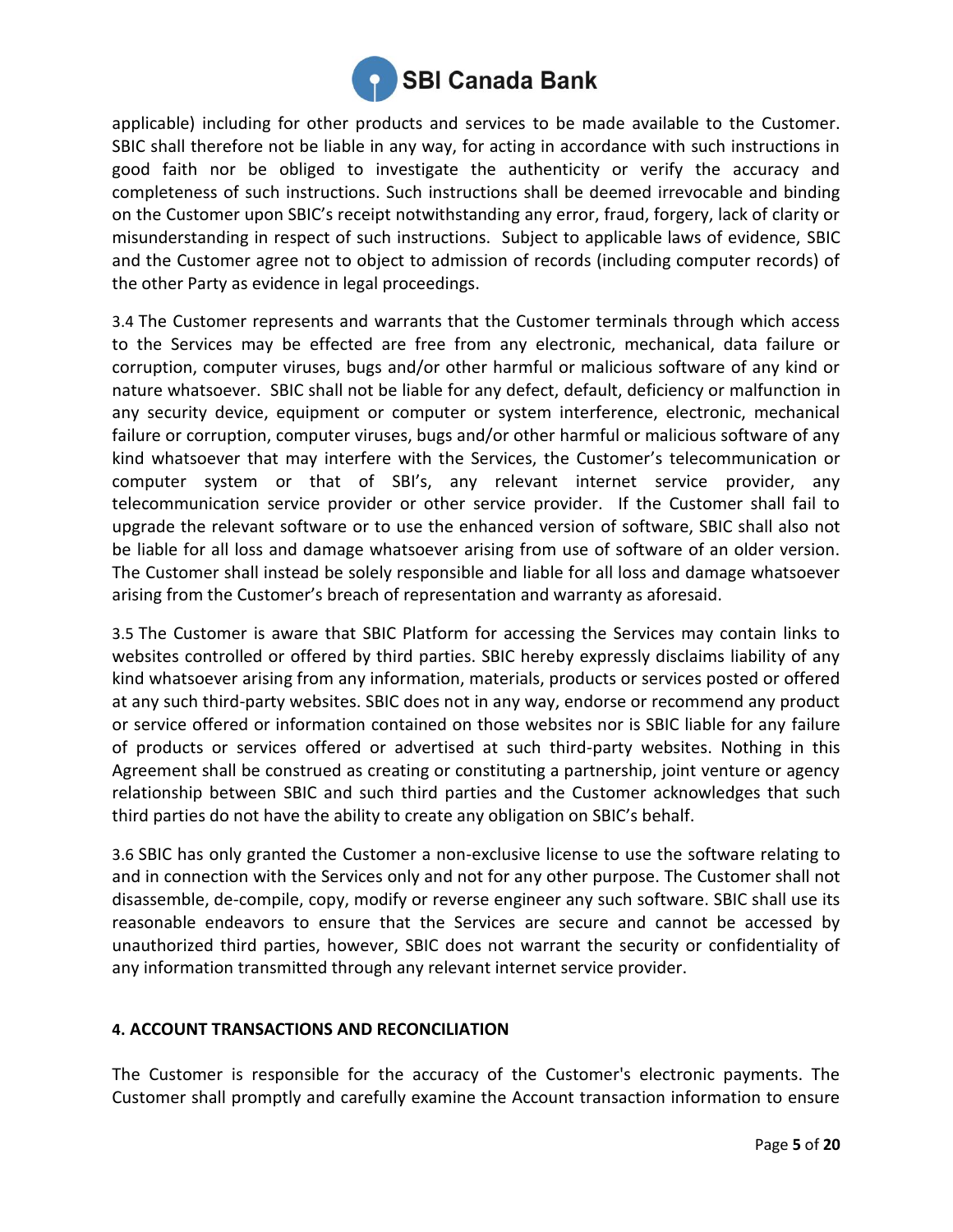

the Customer's electronic payments have been successfully and correctly processed and the Customer shall notify SBIC within 30 days of the electronic payment date of any errors or discrepancies. If SBIC does not receive notice from the Customer within that 30-day period, the Customer shall be deemed to have accepted the transaction information as valid and correct. SBIC shall not be responsible for any penalties, fees, interest, costs or damages imposed upon or suffered by the Customer with respect to any payments or for the Bank's inability to retrieve electronic payments from third party Accounts with SBIC or from other financial institutions.

# **5. BREACH OF THIS AGREEMENT**

If the Customer shall breach any terms or conditions of this Agreement, the Customer shall compensate SBIC for any direct, indirect, special or consequential loss and/or damage, including, without limitation, loss of profit or interest (whether foreseeable by the Customer or not) suffered by SBIC.

#### **6. CANCELLATION OF INSTRUCTIONS**

6.1 SBIC may, but shall not be obliged to cancel any instructions given by the Customer without incurring any liability whatsoever if funds in the Account(s) are insufficient, if any Account has been frozen or a new Account has not been opened, or if SBIC knows or has reason to believe that a fraud, criminal act, offence or violation of any law or regulation has been or will be committed. SBIC may also execute the Customer's instructions in part only and in whatever order that SBIC shall in its sole and absolute discretion determine.

6.2 SBIC shall not be obliged to countermand or reverse any instruction given by the Customer, or to accept any conditional instruction or any instruction which requires earlier or delayed payment after such instructions have been transmitted by the Customer to SBIC. SBIC shall also not be liable for any loss or damage arising from the failure to countermand, reverse or accept any such instructions. If SBIC attempts at the Customer's request to reverse any instruction, or to meet any of the Customer's requests, the Customer agrees to pay the charges defined at **Clause 4** and all other relevant costs incurred.

#### **7. TERMINATION**

7.1 Unless otherwise provided in this Agreement or agreed to by SBIC, the Customer may cancel its use of the Services by notifying the Customer's branch in writing. In all cases, the Customer shall fulfill all the Customer's obligations under this Agreement.

7.2 SBIC is entitled, without providing any reasons and without incurring any liability whatsoever, to forthwith end or suspend for such period as SBIC shall in its sole and absolute discretion determine, the Customer's use of OnlineSBIC and SBI's mobile banking application or SBIC's provision of the Services at any time, in respect of any or all of the Accounts, independently of other services provided by SBIC to the Customer.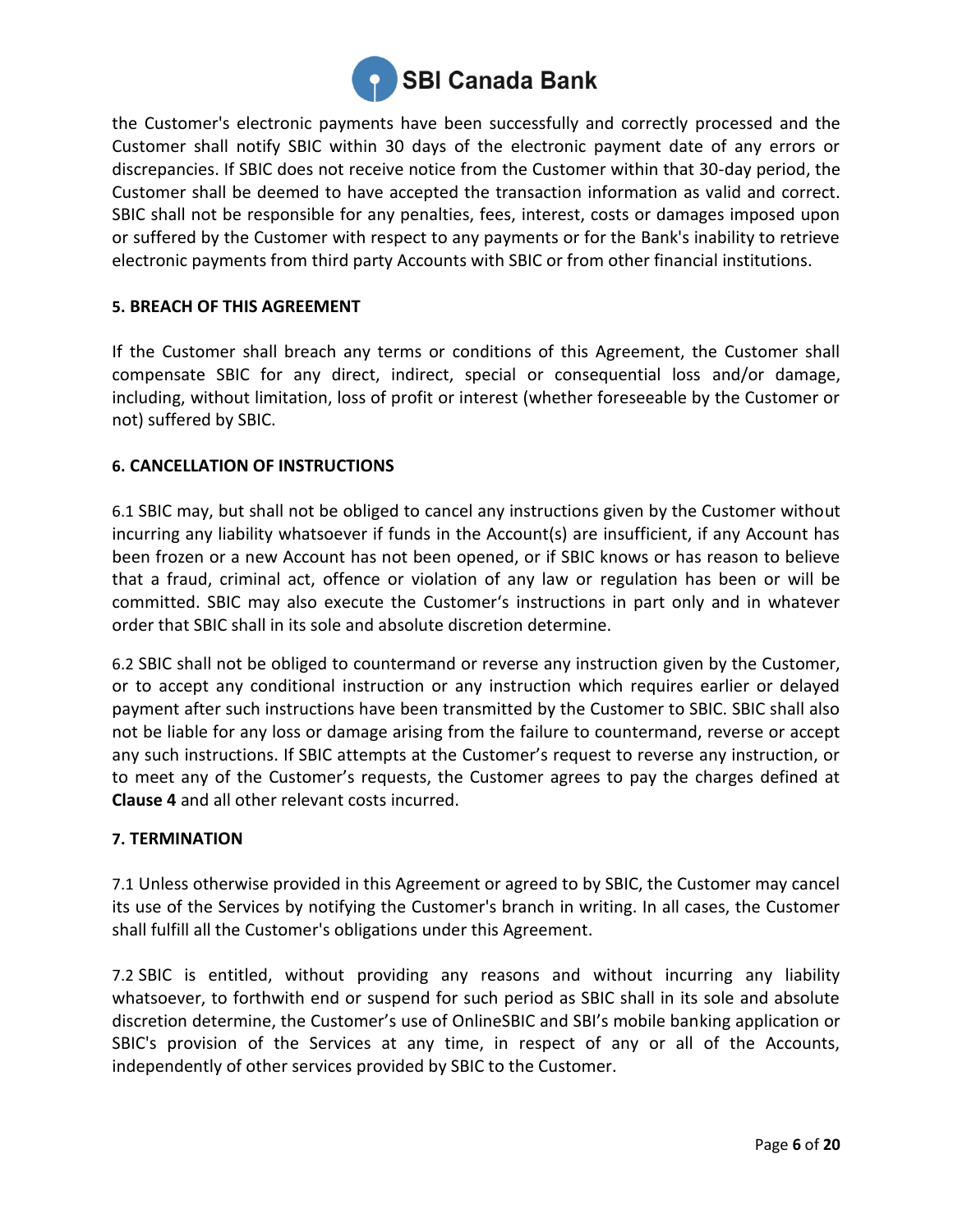

#### <span id="page-6-0"></span>**8. LIMITATION OF LIABILITY**

8.1 SBIC shall use reasonable efforts to ensure that OnlineSBIC and its mobile banking application (if available) are operated and managed properly, taking into account any statutes, laws, rules, regulations, directives, guidelines, circulars, notices, codes of conduct (whether of any governmental body or authority or self-regulatory organizations in relation to which SBIC is a member or otherwise) and prevailing market practices, whether in or outside Canada which are applicable to SBIC and/or the Customer.

8.2 Save as expressly provided herein, SBIC shall not be liable for any direct, indirect, special or consequential loss, loss of profit or interest or any loss or damage whatsoever and howsoever occasioned whether or not arising from or in connection with the Customer's access and/or use of the Services including without limitation to the following:

8.2.1 any disclosure of any information to third parties arising as a result of the Customer's negligence or failure to keep the Password or User ID confidential;

8.2.2 any loss, theft of or unauthorized use of the security devices, User ID or Password;

8.2.3 any unauthorized use of and/or access to information relating to the Account(s) which is obtained by a third party as a result of the Customer using the Services except where such access is obtained as a result of SBIC's gross negligence or willful default;

8.2.4 any failure by the Customer to follow the most updated instructions and procedures for using the Services offered on SBIC Platform;

8.2.5 any delay, destruction or alteration of any authorizations, instructions, data or information transmitted or received by the Customer through the Services or any error in the transmission of the said instructions, data or information;

8.2.6 any delay in payment, delivery, erroneous delivery or non-delivery of any document or material or notice whatsoever, including any delay caused by third parties;

8.2.7 the Customer's reliance on any information provided as part of the Services;

8.2.8 any incompatibility between the Customer's equipment and the Services, the security devices or any equipment used by SBIC including but not limited to any adverse outcome, damage, loss, disruption, violation, irregularity or failure arising from the use of or reliance on computer or mobile hardware, software, electronic security devices, online networks and/or telecommunication systems;

8.2.9 any loss or damage caused by failure or fault in equipment, software, hardware or internet browsers, internet service providers, telecommunication service providers or other service providers such as SMS providers or system operators, their respective agents or subcontractors;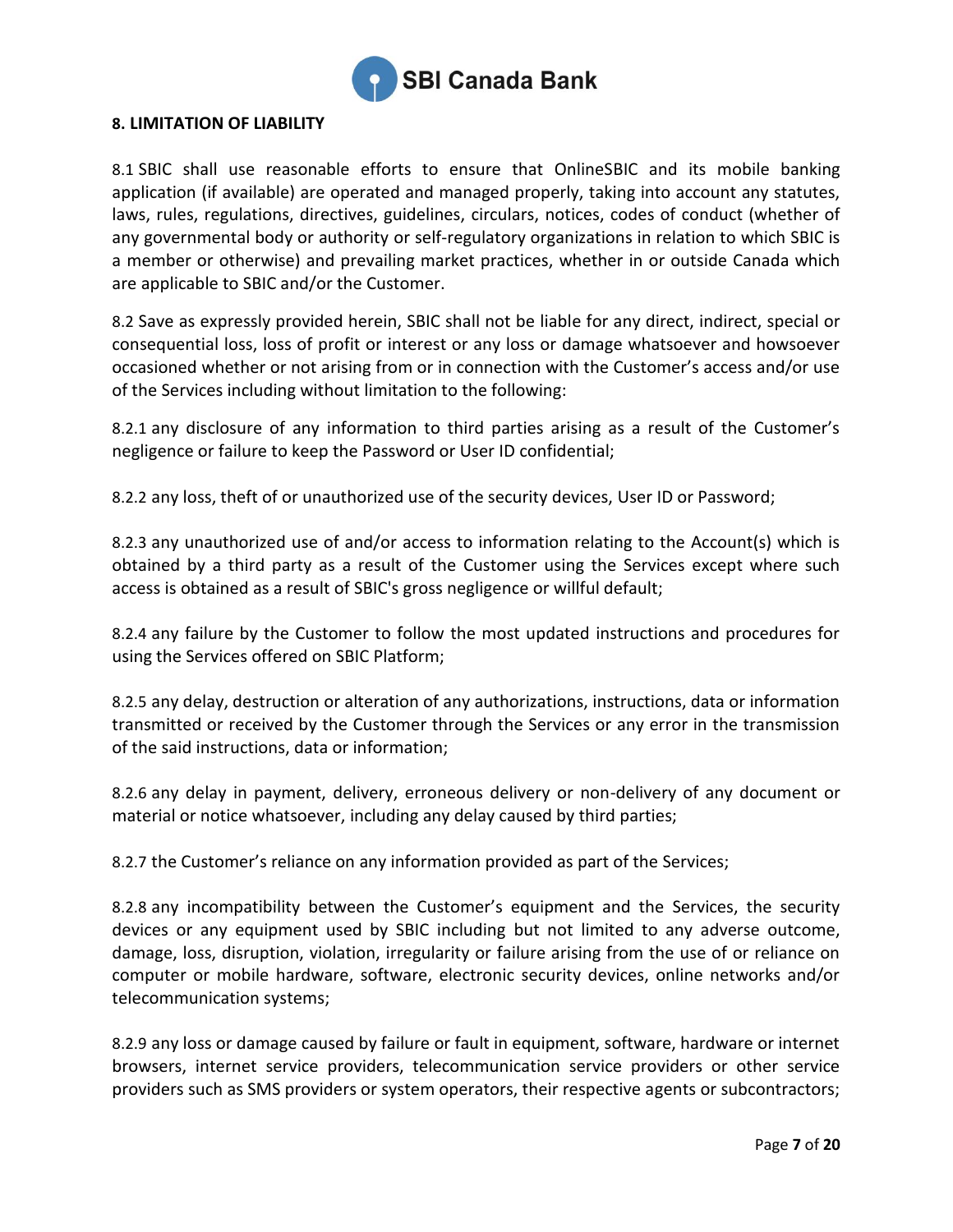

8.2.10 any misuse or failure by the Customer to correctly use the security devices or the Customer's equipment for access to or use of the Services;

8.2.11 any corruption or loss of any data, whether stored in any equipment, terminal or system, whether belonging to or operated by SBIC or the Customer or the Customer's instructions or in the course of transmission thereof through the internet or any computer or any electronic or telecommunications equipment, terminal or system used or operated by SBIC or any other person whether or not in connection with any Account(s) or the provision or operation of any services or the Services, including any errors generated in the transmission of any data or instructions;

8.2.12 any loss associated with system failure, network vulnerabilities, software defects, hardware breakdowns, processing errors, capacity inadequacies, control weaknesses, security shortcomings, malicious attacks, hacking incidents, fraudulent actions, inadequate recovery capabilities and any other

loss arising from any threats as manifested in denial of service attacks which may occur despite SBIC's best efforts;

8.2.13 any cessation or interruption of the availability or operation of SBIC Services;

8.2.14 any failure or refusal by SBIC to effect any instruction due to any order of court, notice, directive or any statute, regulation or bye law; and

8.2.15 any breach of SBIC's obligations or duties to the Customer caused by or arising from any one or more of the events or matters set out in this **Claus[e 8](#page-6-0)**.

8.3 In the event that SBIC shall be held to be liable under this Agreement, its total liability arising for any reason whatsoever shall be limited to direct loss or damage which, in the ordinary course of events, might reasonably be expected to result from the relevant circumstances and only if such loss or damage is caused by SBIC's gross negligence or willful default. In any jurisdiction in which the limitations of liability herein are restricted, SBIC's liability is limited to the greatest extent permitted by law.

#### **9. CURRENCY EXCHANGE INDEMNITY**

9.1 Any conversion from one currency into another in connection with use of any one of the services provided under the Services shall be effected in such manner as SBIC may in its sole discretion determine and at SBIC's then prevailing rate of exchange.

9.2 The Customer shall bear any loss, cost, charges and risk resulting from the conversion and such loss, cost and charges may be debited from any of the Customer's Account(s) with SBIC.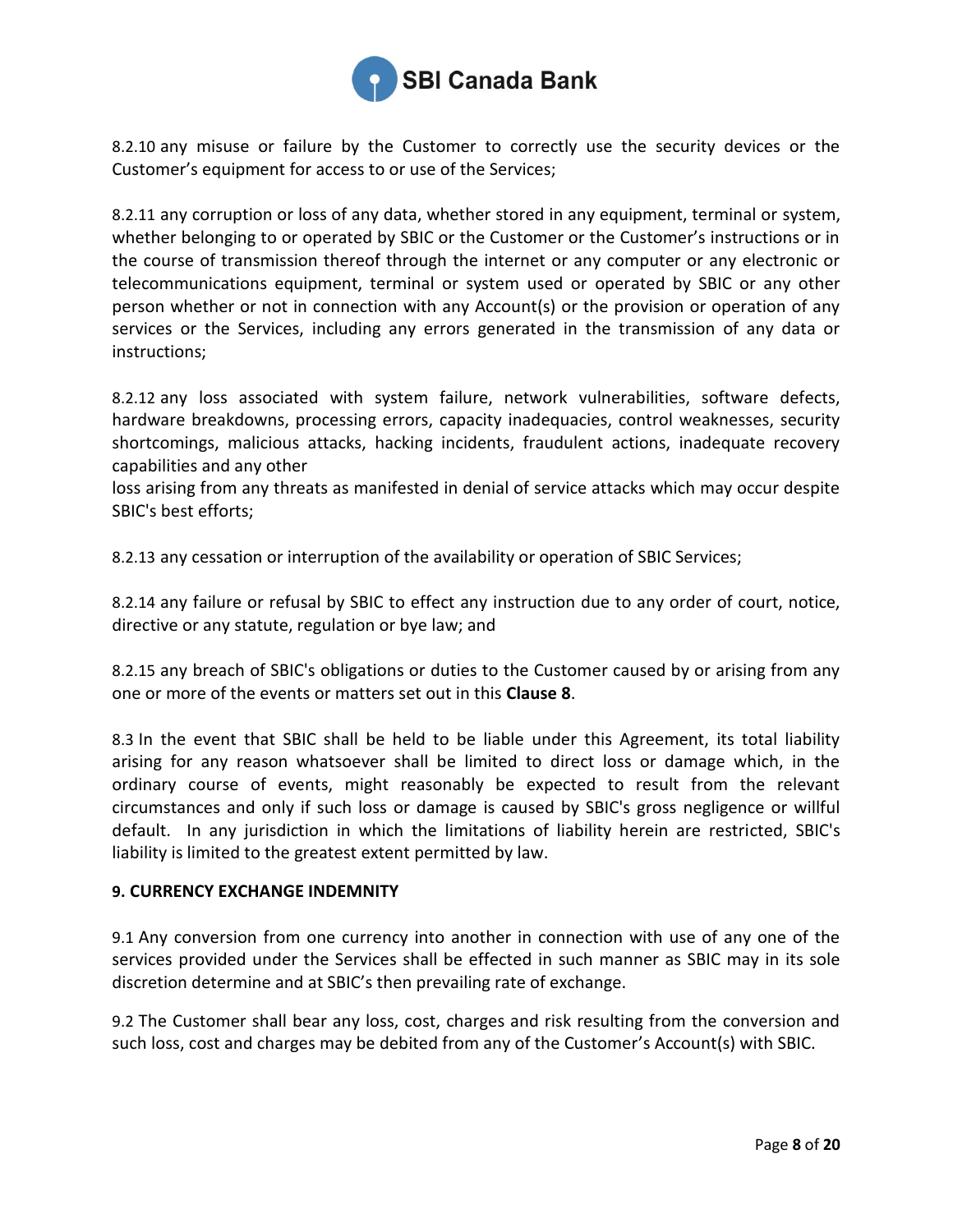

# **10. PRIORITY OF THIS AGREEMENT**

This Agreement by SBIC sets out the terms of the agreement between the parties with respect to the Customer's access to OnlineSBIC and use of the Services. This Agreement supplements any existing and future written agreements that Customer has or may have in the future with SBIC that governs the Customer's use of its Accounts or other products and services that may be made available to Customer by SBIC on terms other than under this Agreement. In the event of any conflict between any other agreement in connection with the Customer's Account or any other products and services made available to the Customer by SBIC and the terms and conditions of this Agreement, the specific terms applicable to the relevant products and services shall prevail.

#### **11. AMENDMENT**

11.1 SBIC may at any time at its absolute discretion and upon notice to the Customer, amend any one or more of the terms and conditions of this Agreement. Such amendment(s) shall take effect immediately from the date of the notice.

11.2 Any changes to this Agreement may be notified to the Customer by publishing such changes in the statements of account to be sent to the Customer, displaying such changes at SBIC's branches or ATMs, posting such changes on SBIC's Platform, electronic mail or letter, publishing such changes in any newspapers or such other means of communication as SBIC may in its absolute discretion, determine.

11.3 Where after such notification, the Customer continues to use and access the Services, the Customer shall be deemed to have agreed with and accepted the amendments. If the Customer does not accept any such amendments, the Customer has to discontinue use of the Services immediately.

#### **12. FORCE MAJEURE**

In the event that SBIC shall be unable to observe or perform this Agreement whether in whole or in part as a result of any cause beyond its reasonable control, including but not limited to equipment, system or transmission link malfunction or failure, fire, flood, explosion, acts of elements, acts of God, acts of governments, acts, demands or requirements, acts of the Canadian Government, terrorism, hostilities between nations, war (declared or undeclared), accidents, strikes, boycotts, lockouts, power blackouts or failure, industrial and labour dispute, infectious diseases, epidemics ("Force Majeure Event"), the performance of SBIC's obligations under this Agreement shall be excused for the duration of the Force Majeure Event. SBIC shall also not be liable for any delay or failure to perform its obligations or for any loss, damage or inconvenience whatsoever and howsoever caused or arising from or in connection with the happening of any one or more of the above Force Majeure Events.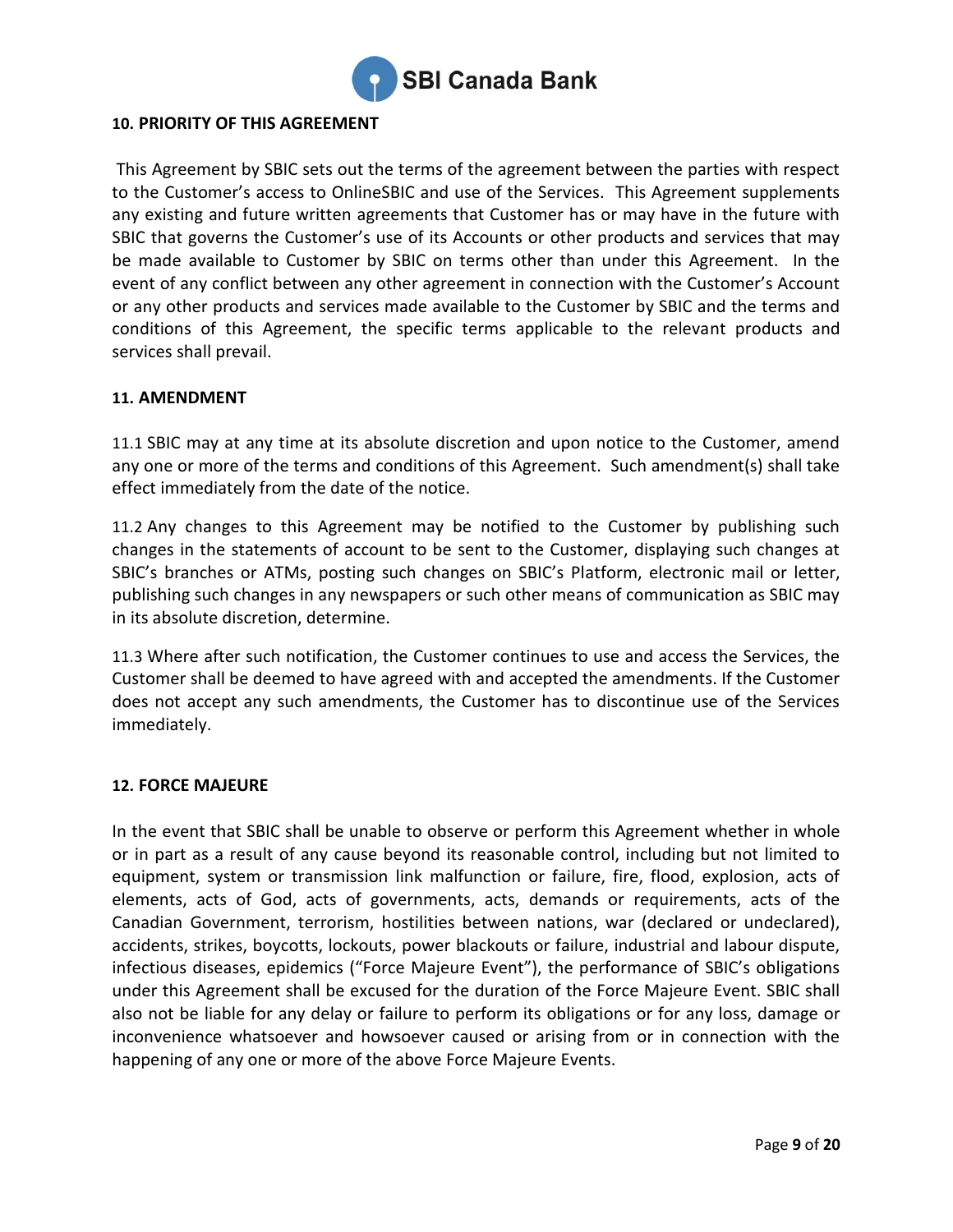

#### **13. SEVERABILITY**

In the event that any one or more of the provisions in this Agreement herein is found by any court or administrative body of competent jurisdiction to be invalid, unenforceable or illegal for any reason, such invalidity, enforceability or illegality shall not affect the remaining provisions of this Agreement herein which shall remain in full force and effect.

#### **14. SETTING LIMITS**

SBIC can set one or more access limits (for example, dollar limits on the amount the Customer can transfer on any day or limits on how many payments the Customer can make on any day) for the Services. SBIC may change these access limits in its sole discretion at any time and without notice to the Customer.

#### **15. OVERDRAFTS**

If the Customer's account does not have sufficient funds to cover all electronic fund transfers which the Customer has requested within a given business day, then the Customer understands and accept that electronic fund transfers involving cash disbursements (such as ATM withdrawals) will have priority. In such a condition, the electronic fund transfers, scheduled for next business day, will ordinarily be rejected due to insufficient funds.

#### **16. LANGUAGE**

The Customer and SBIC have expressly requested that this Agreement and all related documents, including notices, be drawn up in the English language. Vous et nous avons expressément demandé que ce contrat et tout document y afférent, y compris tout avis, soient rédigés en langue anglaise.

#### **17. GOVERNING LAW**

This Agreement shall be governed by and interpreted in accordance with the applicable laws of the Province of Ontario and the federal laws of Canada applicable therein. Any dispute between the Customer and SBIC related to or in connection with this Agreement will be subject to the jurisdiction of the courts of the Province of Ontario.

#### **18. SERVICES**

Services provided by SBIC to the Customer shall include the following :

- a) Viewing of balances of the Customer's Accounts with SBIC;
- b) Transfer of funds between the Customer's Accounts with SBIC;
- c) Transfer of funds between the Customer's Accounts with SBIC to any beneficiary's account with SBIC.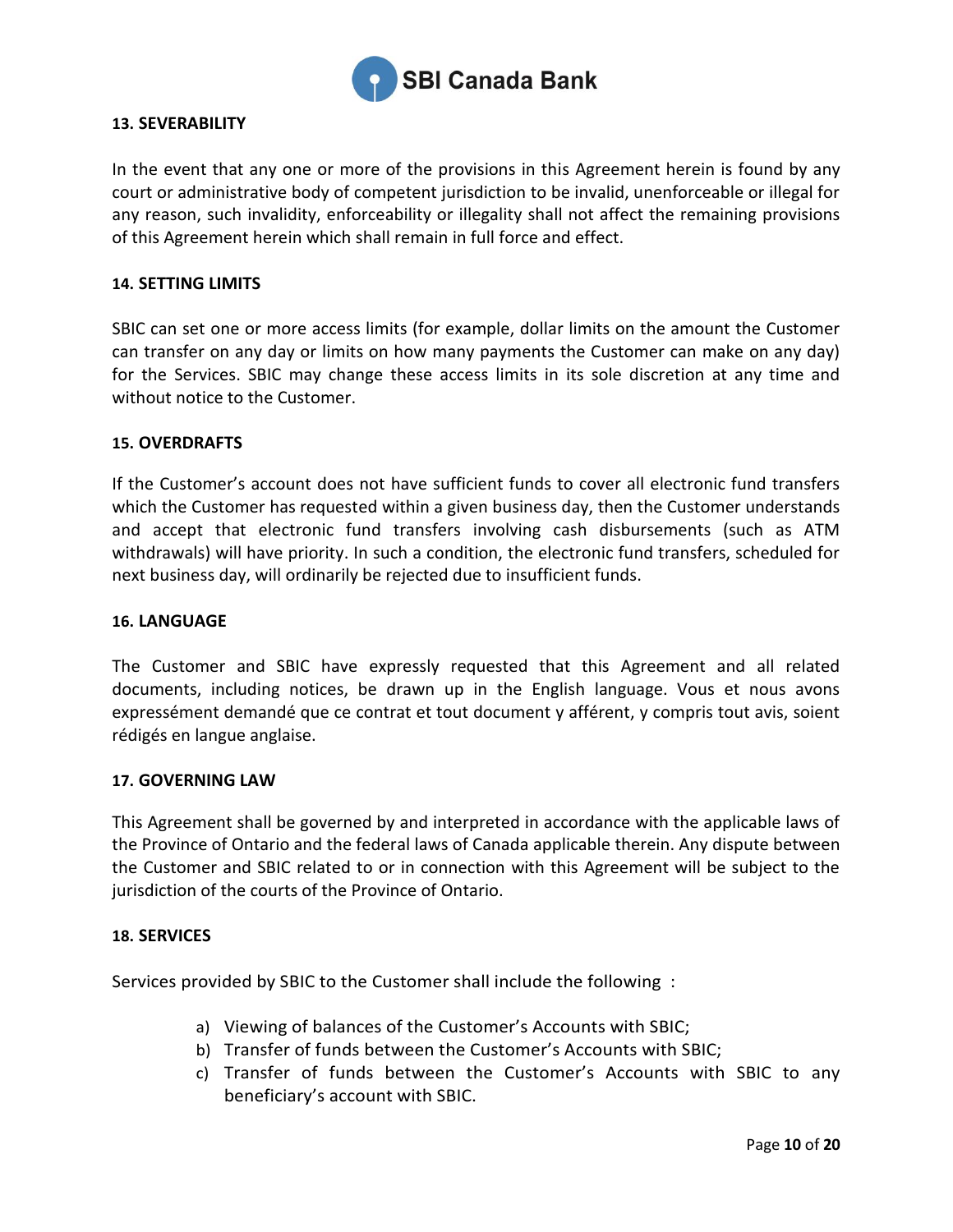

- d) Transfer of funds from the Customer's Accounts with SBIC to the Customer's accounts with other financial institutions in Canada – this is only available where the name of the accountholder on the account at the other financial institution is the same as the name of the accountholder of the Customer Account with SBIC;
- e) Transfer of funds from the Customer's accounts with other financial institutions in Canada to the Customer's Accounts with SBIC;
- f) Bill payments from the funds held in the Customer's Accounts with SBIC; and
- g) Transfer of funds from the Customer's Accounts with SBIC in Canada to any beneficiary's account with any of the branches of State Bank Group in India or any other bank branch in India.
- h) Salary Payments through file upload

SBIC may make other services available to the Customer from time to time. Unless SBIC states otherwise, the other services will be subject to the terms of this Agreement. By using those services when they become available, the Customer agree to be bound by the terms and conditions of this Agreement and any updates thereto which shall be displayed on the website www.sbicanada.com. At present, the Customer will not be able to transfer funds from/to any loan account through the Services.

SBIC is not responsible for any disputes the Customer have with a third party including if that third party (i) does not credit the Customer for a payment for whatever reason, (ii) charges the Customer fees or penalties, or (iii) does not supply goods or services purchased or the goods or services are not suitable.

The Customer must make sure that all information SBIC needs (including account numbers, email addresses and payee names) to complete any payment instruction is accurate. SBIC may without notice update such payee information if that third party tells SBIC of a change or if SBIC believes it necessary. SBIC may without notice decline or refuse to act on an instruction given or purported to be given by the Customer, including if SBIC believes that the Customer or the recipient of any payment is engaging in fraudulent, unlawful or improper activity.

- All cancellation of recurring payments must be made online by the Customer at least 2 business days prior to the next scheduled payment.
- The primary /designated account should have sufficient funds to cover the payment by the end of the day scheduled for payment.
- Payment request placed after 11.00 pm (EST) will be processed on the next business day.
- To ensure timely payment of a bill, the request for payment should be placed 5 business days before the due date of the bill.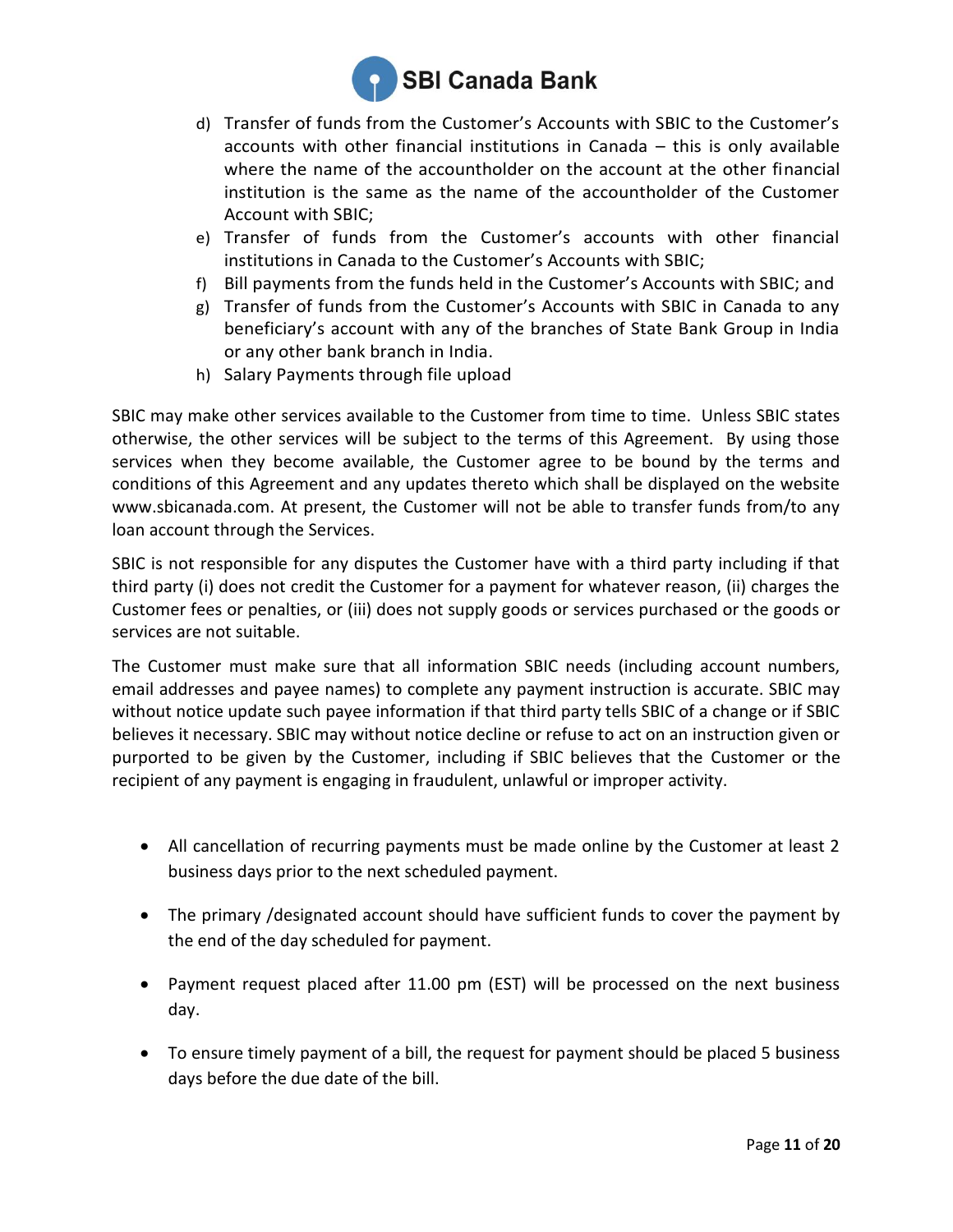

- SBIC will transfer funds on a best effort basis, but does not guarantee payment. It is up to the Customer to check with the biller/payee regarding payment.
- Payment is made to the biller, based on the Customer' s request. SBIC is not responsible for the errors in amount or the destination of the payment.

# **PART C: PRE-AUTHORIZED DEBIT "PAD" AGREEMENT**

A Funds Transfer PAD is any request by the Customer to transfer money to and/or from the Customer's SBI Canada Bank ("**SBIC**") account to or from its account with another financial institution.

#### **1. Funds Transfers Pre-Authorized Debits**

The Customer hereby authorizes SBIC to debit and/or credit the Customer's account with SBIC upon receipt of instructions received from the Customer, including instructions received through SBIC's Electronic Banking Service, in the amount authorized by the Customer, and to transfer such funds to or from the Customer's account with another financial institution, as instructed by the Customer from time to time.

SBIC will process a Funds Transfer PAD only at the request of, and in accordance with the instructions received from the Customer, and in accordance with the Rules of Payments Canada (the "**Rules**") and this PAD Agreement for Funds Transfer.

# **2. Customer's Responsibilities**

It is the Customer's responsibility to provide SBIC with the correct information necessary to complete a Funds Transfer PAD, including without limitation the amount of each PAD, the date of such PAD, the account and financial institution to and from which such funds shall be transferred, in order for SBIC to process the Customer's Funds Transfer PAD. SBIC will not be liable for any transactions that contain incorrect information and the Customer's obligation to pay amounts owing to SBIC will not be excused in such circumstances.

The Customer is responsible for any charges incurred if any debits cannot be processed due to insufficient funds or for any other reason for which the Customer may be held accountable.

It is the Customer's responsibility to promptly examine the Customer's account transaction information and address any concerns or discrepancies regarding any PAD in accordance with the Rules within the stipulated time periods.

For an overview of the Customer's rights and responsibilities with respect to PADs, please visit the Payments Canada's website at www.payments. ca.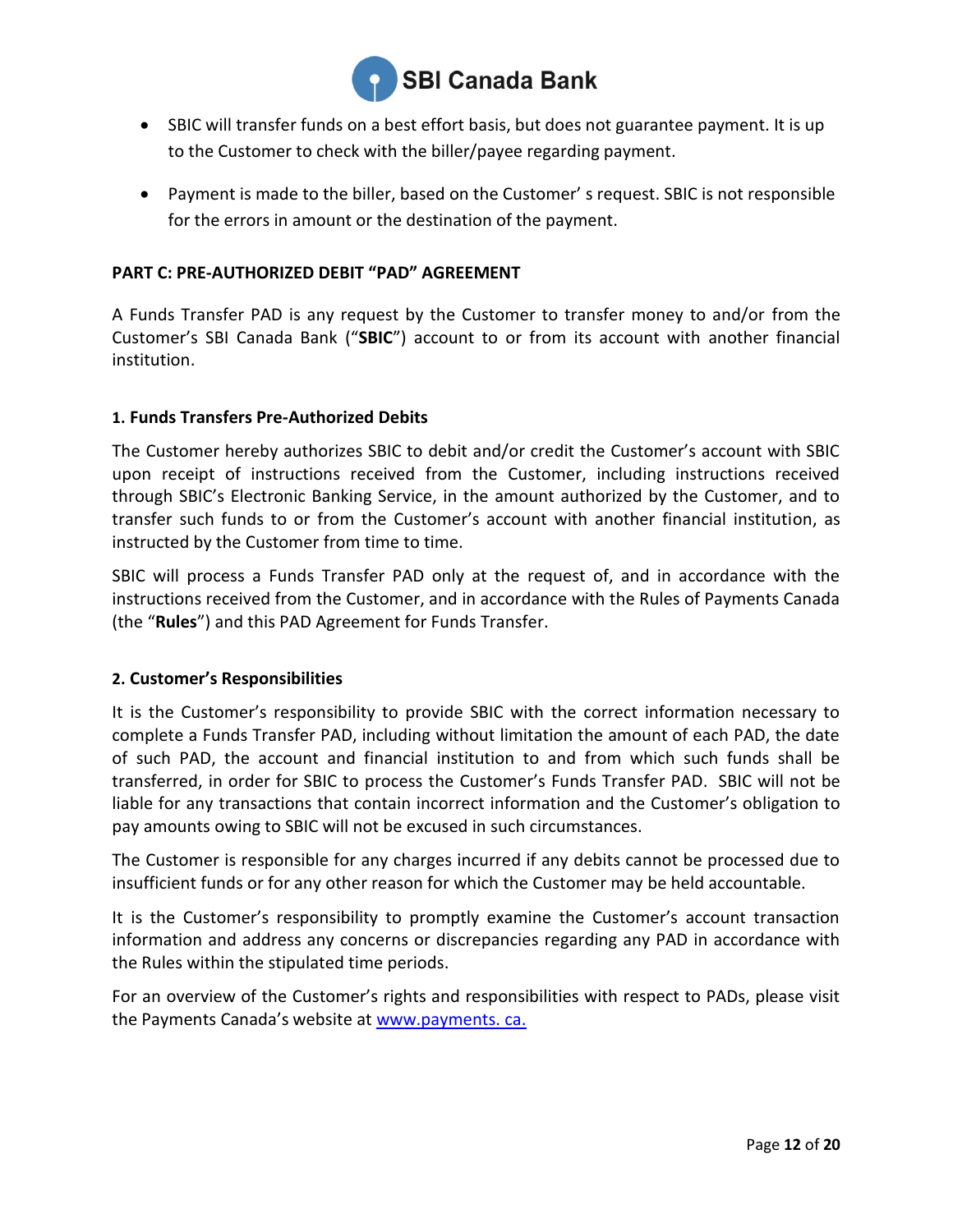

#### **3. Cancellation**

The Customer agrees to inform SBIC in writing of any change in the account information on which SBIC is authorized to draw funds before any request for the transfer of funds. The Customer may cancel a PAD or cancel its PAD Agreement at any time by providing SBIC with at least 30 days' notice before the Customer's next scheduled PAD, if any. The Customer's cancellation of PAD Agreement for Funds Transfer will take effect upon confirmation of its receipt by SBIC. The Customer can obtain a sample cancellation form or further cancellation information at SBIC or Payments Canada at [www.payments.ca.](http://www.payments.ca/) SBIC may cancel this PAD Agreement at any time upon 10 days advance written notice.

#### **4. Pre-Notification**

**The Customer waives the right to receive advance written notice of the amount of the PAD and the dates of the debiting.**

#### **5. Confirmation**

The Customer confirms that the information provided is correct and accurate and that the Customer has authorized SBIC to act on the Customer's instructions and process the Customer's requested Funds Transfer PAD(s), and that all persons who are required to sign on the Customer's account with SBIC have signed this PAD Agreement.

#### **6. Recourse**

The Customer has certain recourse rights if any debit does not comply with this PAD Agreement. For example, the Customer has the right to receive reimbursement for any debit that is not authorized or is not consistent with this PAD Agreement. To obtain more information on the Customer's recourse rights, the Customer may contact SBIC or visit [www.payments.ca.](http://www.payments.ca/)

#### **7. Rights of SBIC**

SBIC has the right to limit in its sole discretion the scope of Fund Transfers PADs. Transactions and/or balances may be limited in dollar amounts, or otherwise as may be determined by SBIC and such limits may be changed in the sole discretion of SBIC without notice to the Customer. SBIC may refuse to permit certain types of Funds Transfers PADs, including, without limitation, any one-off transfers that are not of a recurring nature backed by standing instructions. Deposits or withdrawals from the Customer's account may be reversed if the transaction request is returned from, or cannot be delivered to, the Customer's account on which SBIC is authorized to draw funds for any reason. SBIC may, from time to time, offer other money transfer facilities to and from the Customer's accounts subject to such terms and conditions as may be determined by SBIC and notified to the Customer from time to time.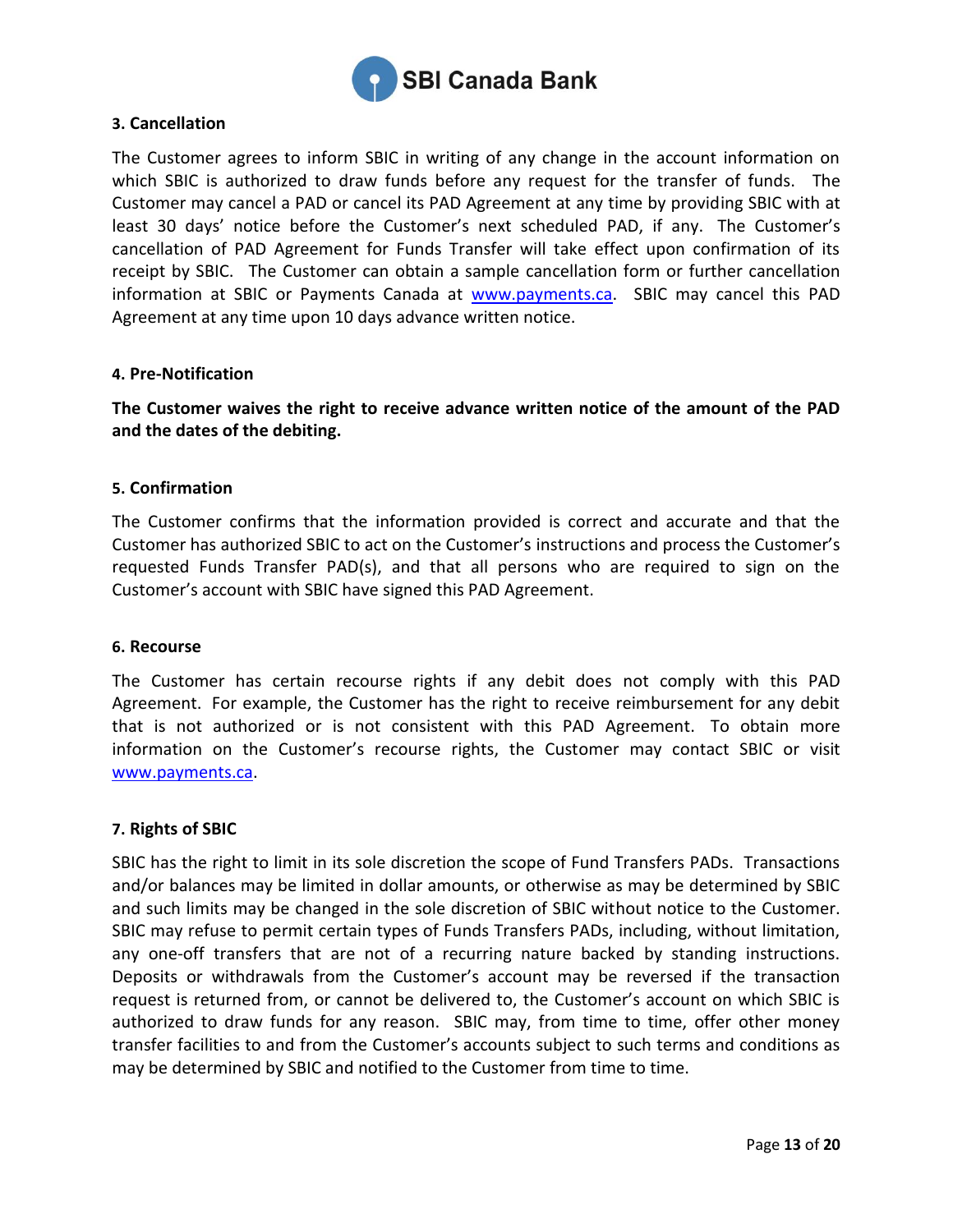

# **8. Third Party Pre-Authorized Debits**

The Customer is responsible for establishing any required PAD Agreement with third parties and providing such third parties with all necessary and correct information to establish and enter into such an arrangement. SBIC is not responsible for the failure of any third parties to act upon PAD instructions provided by the Customer.

#### **PART D: REMIT TO INDIA**

# **1. Funds Transfer Requests.**

The Customer may submit requests for funds transfer or payment orders ("Requests") to India in accordance with the terms and conditions of this Agreement, and SBIC will execute Requests received by SBIC in the Customer's name. The Customer must first register the beneficiary to whom the Customer wish to make a Request via the Services by providing correct and complete information about the beneficiary; it is also important that the Customer ensure the accuracy of the beneficiary's account number and that the correct account number inputted by the Customer. Once the Customer's registration of the beneficiary is received by SBIC, the approval of beneficiary may take two business days at this end. Once the beneficiary is approved by SBIC, the Services will allow the Customer to transfer funds to India. If for any reason including compliance to Regulatory instructions, SBIC are unable to approve any beneficiary, the same shall be rejected and the Customer may peruse the status on the Services. In case of further clarification, the Customer agrees to contact the Customer's branch of account. Unless otherwise specifically agreed in writing, the Customer must use the Services to deliver Requests to SBIC; SBIC are not obligated to execute Requests received otherwise from the Customer (whether by written, oral, telephonic, telegraphic or other communication of the payment order). Funds must be available in accordance with the funds availability policy in the account specified in the Request at the time the Request is received. SBIC may choose the funds transfer mechanism (for example correspondent bank transfer, swift, State Bank of India's payment system, internal transfer, letter) to be used when acting upon the Customer's Request. A Request is deemed received by SBIC only when actually received by SBIC, in the form and content specified by SBIC.

# **2. Security Procedures to Verify a Request.**

The Code or Codes are the security procedures. SBIC will use the User ID, Password and/or transaction password to verify the authenticity of the Customer's Requests. The Customer agrees that the security procedures are not designed to and are not for the purpose of detecting error.

If SBIC accepts a Request in the Customer's name and in compliance with the User ID, Password and/or transaction password, then the Customer will be obligated on the Request and it will be treated as the Customer's request, whether or not the Request was authorized by the Customer.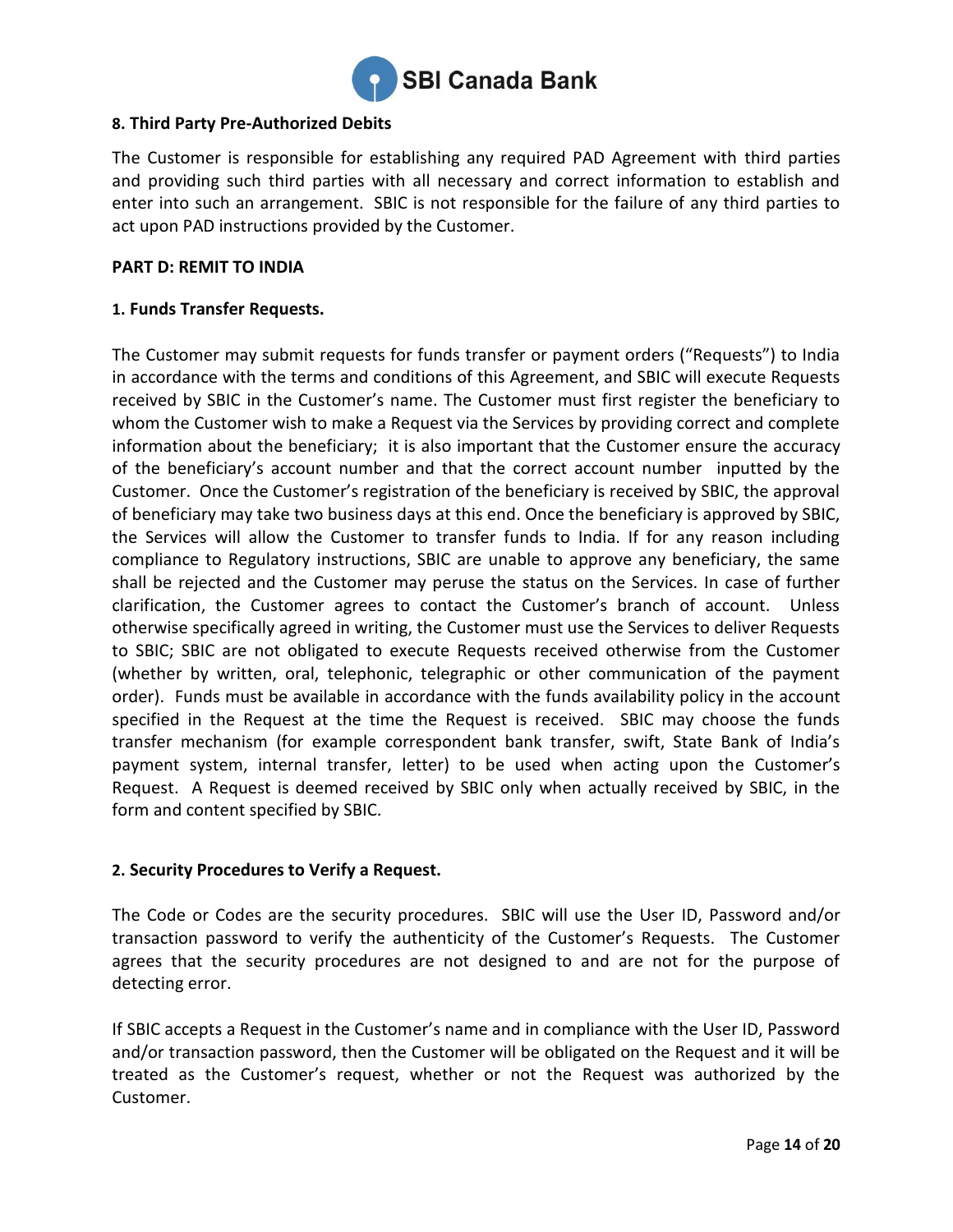

If a Request received by SBIC was transmitted or authorized by the Customer, then the Customer will be obligated on the Request whether or not SBIC complied with the User ID, Password and/or Transaction Password, whether or not that Request was erroneous in any respect, and whether or not error would have been detected if SBIC had complied with such security procedures.

The Customer is responsible for maintaining the confidentiality of the User ID, Password and/or Transaction Password, including any Codes or codes. The Customer will implement a comprehensive security program that includes administrative, technical and physical safeguards. The Customer will notify SBIC immediately in the event the Customer suspect that any security procedure has been or may be compromised or rendered ineffective.

# **3. Payment.**

Unless otherwise agreed to in writing, the Customer must pay SBIC the amount of any funds transfer(s) (which the aggregate currently cannot exceed \$10,000 in any one business day), plus any applicable fee, including but not limited to, the fees set forth in the Schedule of Fees and Charges, before SBIC will execute the Request. The remittance fees and other related fees are subject to change. SBIC is authorized to debit any one of the Customer's accounts for fees and charges in connection with the remittance contemplated in this Agreement. The Customer agree and acknowledge that the Customer's instruction to execute a Request in the Customer's name also constitutes the Customer's instruction to SBIC and to any intermediary bank chosen by SBIC, if the Customer fail to choose an intermediary bank, to obtain payment of SBIC and an intermediary bank's charges for services and expenses in connection with the execution of the Customer's Request by issuing the Request in an amount equal to the amount of the Customer's initial Request less the amount of SBIC and the intermediary bank's fees and charges. The Customer agree that if an intermediary bank that is not specifically set forth in the Schedule of Fees and Charges imposes its fees and charges in connection with executing the Customer's Request and such imposition of fees are imposed by reducing the amount of the Customer's initial Request, then SBIC will not be liable in any manner whatsoever for the Customer's damages and such liability is without regard to whether the intermediary bank was chosen by SBIC.

# **4. Acceptance and Execution of Requests.**

A Request is considered executed when SBIC executes it. The Customers are advised to log in their request for remittance through the Services after understanding the exchange rate for the day. If a Request does not specify a date on which funds are to be transmitted, then SBIC may transmit the funds and execute the Request on the Business Day following the Business Day of receipt of the Request; however, SBIC will normally execute the Request on the Business Day of receipt of the Request, provided that SBIC receives the Request prior to the applicable cut-off hour. SBIC will not be liable in any manner whatsoever, for delay in executing the Request. For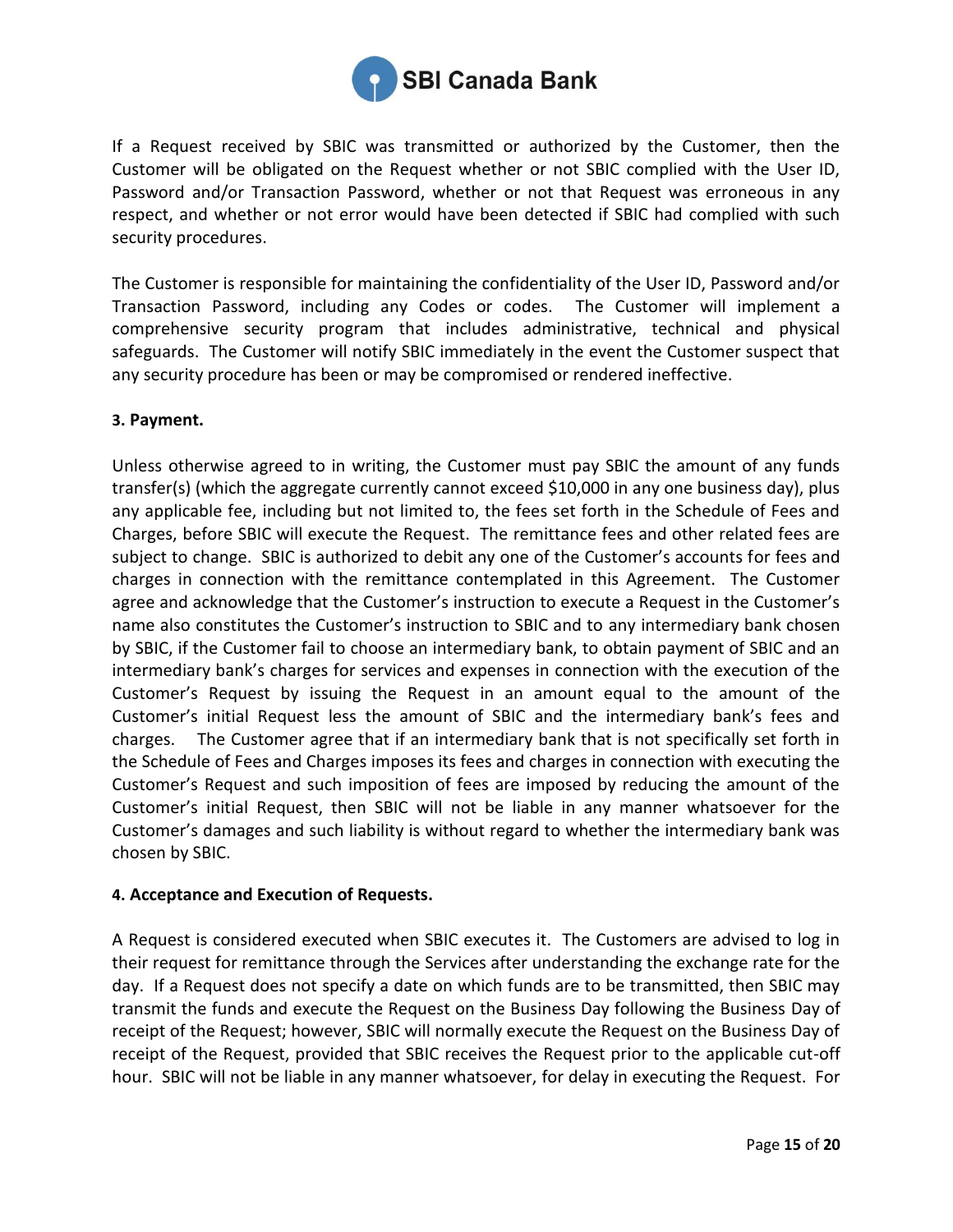

purposes of this Service, "Business Days" are Monday through Saturday, excluding Sunday or any other day that SBIC is authorized or required to be closed.

SBIC may reject a Request for any reason or for no reason, including insufficient available funds in the account specified in the Request (the "Account"), inability to verify the authenticity of the Request in accordance with applicable security procedures, or otherwise. The Customer may peruse all such rejections on the system.

SBIC may notify the Customer of a returned Request no later than the next Business Day after receipt. SBIC is under no obligation to re-execute a Request.

The Customer may not be able to amend or cancel a Request after the Request has been received by SBIC. SBIC may at its discretion use reasonable efforts to act on the Customer's request for amendment or cancellation, but will not be liable if SBIC do not do so. Furthermore, the Customer will indemnify and hold SBIC harmless from any and all liabilities, costs and expenses SBIC may incur in its amendment or cancellation efforts.

When a Request contains a name and account number, payment may be made by SBIC and/or by other banks to which a Request is forwarded based solely on the account number even if the account number identifies a beneficiary different from the beneficiary named by the Customer. The Customer acknowledges that SBIC and other banks to which a Request is forwarded may rely on any bank identification number supplied by the Customer as a means to identify any other bank, even if the identification number is different than the bank named by the Customer. The Customer's obligation to pay the amount of the funds transfer to SBIC is not excused in such circumstances.

The Customer acknowledges that any Request executed by SBIC will be subject to rules and regulations applicable to payment orders, including record-keeping and information transmittal requirements under the federal Bank Secrecy Act and its implementing regulations. The Customer acknowledge and agree that SBIC may capture and transmit the Customer's information (for example, the Customer's name, address and account number, occupation, source of funds, purpose of remittance) and regarding any beneficiary (for example, beneficiary's name, address, country, other beneficiary identifiers, and beneficiary's account number, beneficiary's bank, bank's address etc) as part of the processing of a payment order. The Customer agrees to assist SBIC in connection with any requirements imposed on SBIC in fulfilling the obligations in this regard.

# **5. Foreign Currency Requests.**

Subject to the terms and conditions of this Agreement, when SBIC offer Canadian currency Requests sent to foreign countries (which is only India at this time), the Customer agrees to the following:

5.1 The Customer may use the Services contemplated under this Agreement to send a Request to a foreign country in Canadian dollars / US Dollars only; however, SBIC may transfer payment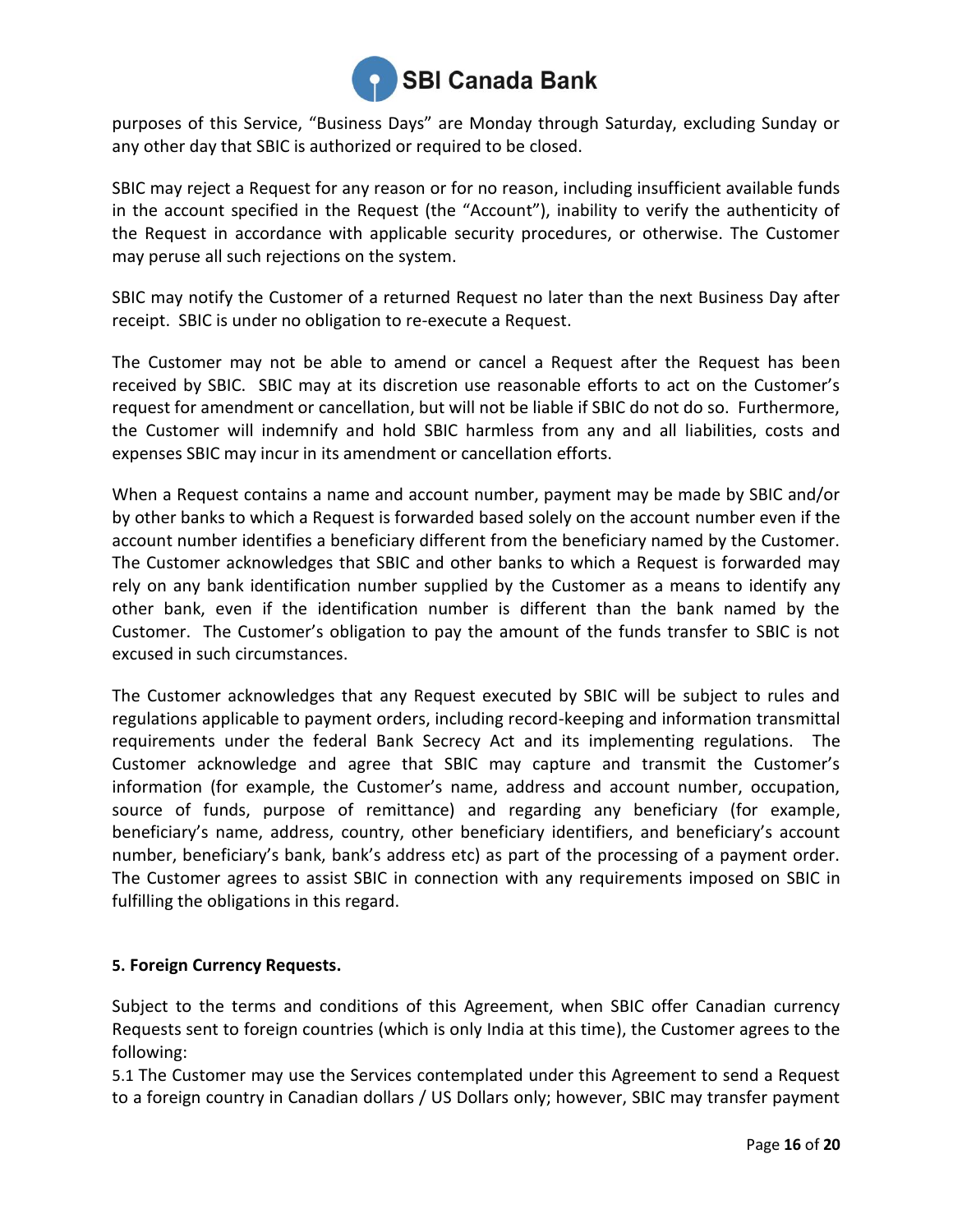

for the Request in the currency of the beneficiary bank's country at SBIC's buying rate of exchange for Canadian / US Dollar dollar transfers;

5.2 If, for any reason the Request is returned, then the refund will be in Canadian / US dollars or in foreign currency, as received by SBIC;

5.3 If the returned Request is received in Canadian / US dollars, then one or more sending banks may have engaged in currency conversions and the Customer will get the amount of Canadian / US dollars after the conversion of the foreign money, whether based on the buying rate of the bank(s) converting the currency to Canadian / US dollars on the date of the refund, or based on the current conversion rate and less any charges and expenses incurred by SBIC;

5.4 The exchange rates used for processing may be a rate selected by SBIC or other intermediaries from a range of rates available in wholesale currency markets, which rate may vary from the rate SBIC and the other intermediaries themselves receive, or the governmentmandated rate (if any) in effect (these rates may not be the lowest available to the Customer, or to SBIC or other intermediaries); and

5.5 Ordinarily, the exchange rate shown via the Services will be used for conversion if the transaction happens on same business day. However, if the transaction request is executed by SBIC on the next business day for any reason, the exchange rate as on next business day shall be applied. SBIC will not be liable in any manner whatsoever for any loss arising out of fluctuation of the exchange rate.

# **6. Designation of Funds Transfer System and/or Intermediary Bank.**

SBIC may use one or more the of the following: Society for Word-Wide Interbank Financial Telecommunications, State Bank of India, an intermediary bank identified by the foregoing systems or bank as a correspondent bank of the beneficiary's bank, or any other payment system or intermediary bank which SBIC deem reasonable under the circumstances. The Customer agree to be bound by the rules of the funds transfer system utilized.

# **7. Funds Transfer Delays or Failures.**

SBIC will not be responsible for failing to act or delay in acting if such failure or delay is caused by legal constraint, interruption of transmission or communication facilities, equipment failure, war, terrorism, pandemic event (which includes the fear of contacting an illness), emergency conditions or other Act of God or circumstances beyond the control of SBIC. In addition, SBIC shall be excused from failing to accept, execute or settle with respect to a Request if: (a) to do so would result in SBIC having exceeded any limitation upon SBIC's intra-day net funds position established pursuant to present or (b) SBIC reasonably and in good faith believes that any legal process may limit or otherwise affect the actions. For purposes of the foregoing, SBIC shall be entitled to accept as valid all documents presented to SBIC without investigation and shall not be charged with knowledge of any defect in a document based solely on the Customer having challenged the legitimacy of a document (or the process by which it was served).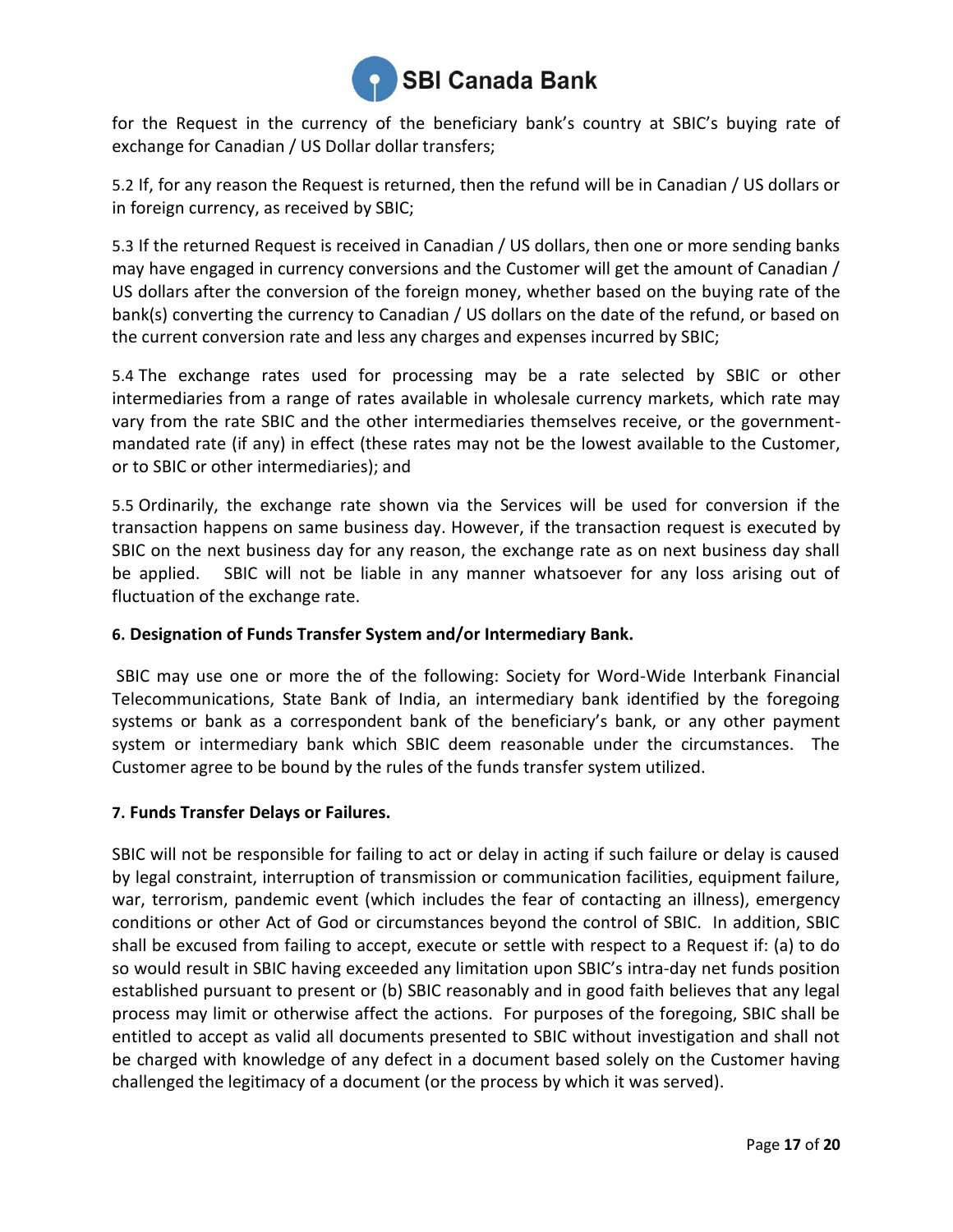

#### **8. Compliance with Laws.**

The Customer acknowledge that the Services contemplated under this Agreement may not be used in violation of, and that Requests initiated by the Customer must comply with the laws of Canada.

The Facility of "Remit to India" (Online Remittance System) is provided only as a convenience to the Customer and the Customer may avail the facility at his own risk. By using this Facility, the Customer agrees unconditionally not to contest any transaction carried out or not carried out by the Bank, over e-Remit, and shall accept the record of the transaction maintained by the Bank, without any demur or protest, and hold SBIC harmless and blameless against any loss, or consequences thereof, arising from any transaction carried out or not carried out over e-Remit. Against the above background, the Customer can use any of the Services provided by SBIC over "Remit to India".

#### **9. No Interest**

SBIC will not pay interest on the amount sent through "Remit to India" to any Sender or Recipient, including on an amount sent by the Customer for the period the amount was not in the account.

# **CONTINUED ON NEXT PAGE**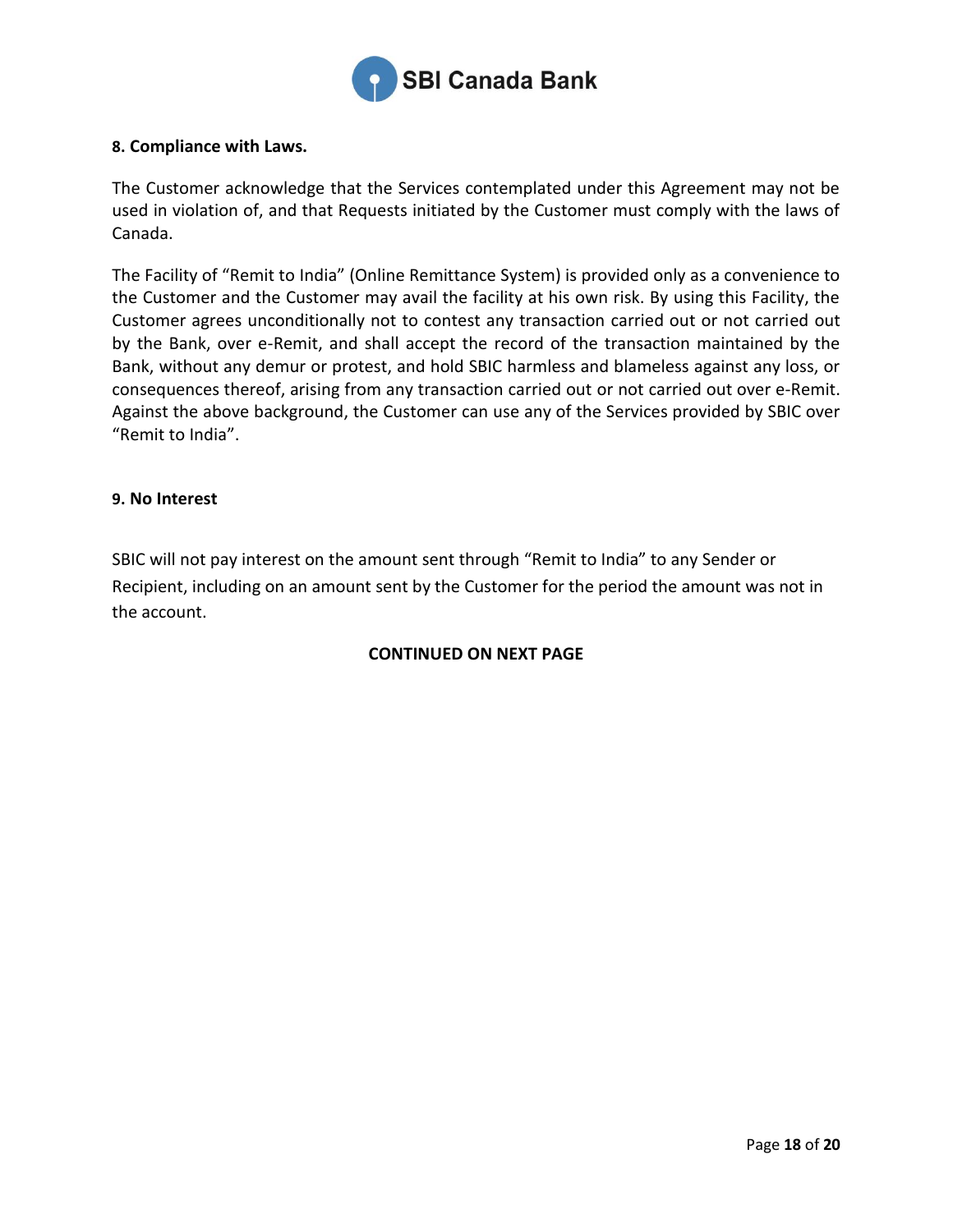

# **PART E: CUSTOMER AUTHORIZED USERS**

The Customer requests SBIC to register the individuals named below as Authorized Users for the Customer's accounts listed below and assigns the rights mentioned to each Authorized User.

| Name of Authorized | <b>Business phone</b> | Rights of Authorized              | Signature of           |
|--------------------|-----------------------|-----------------------------------|------------------------|
| User               | number                | User                              | <b>Authorized User</b> |
|                    |                       | <b>Admin Rights</b>               |                        |
|                    |                       | Transaction<br><b>Rights only</b> |                        |
|                    |                       | View Rights only                  |                        |
|                    |                       | <b>Admin Rights</b>               |                        |
|                    |                       | Transaction<br>Rights only        |                        |
|                    |                       | View Rights only                  |                        |
|                    |                       | <b>Admin Rights</b>               |                        |
|                    |                       | Transaction<br>Rights only        |                        |
|                    |                       | View Rights only                  |                        |
|                    |                       | <b>Admin Rights</b>               |                        |
|                    |                       | Transaction<br>Rights only        |                        |
|                    |                       | View Rights only                  |                        |

# **CONTINUED ON NEXT PAGE**